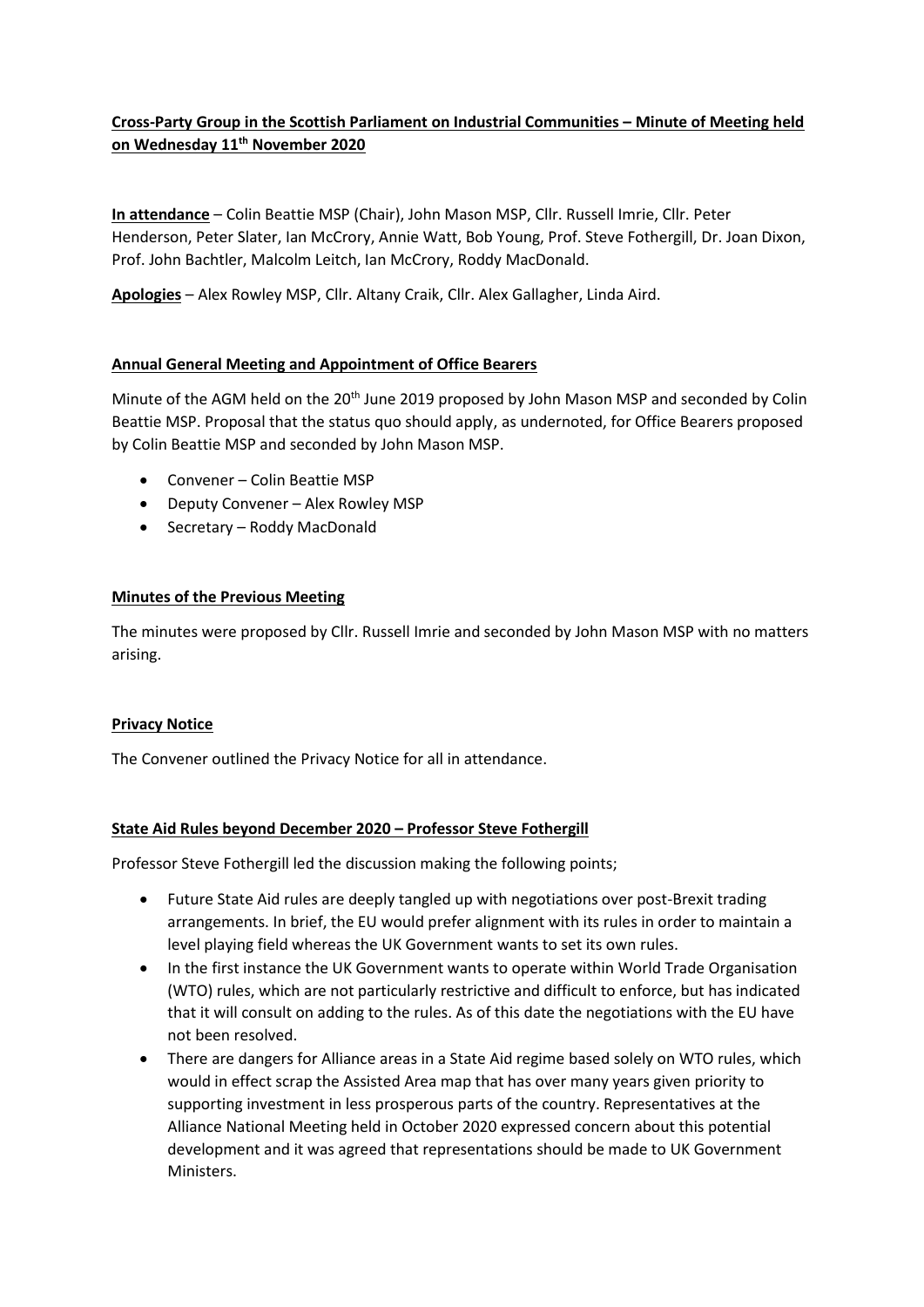### **PAGE TWO**

- Correspondence has duly been exchanged between the National Chair, Cllr. Keith Cunliffe and the UK BEIS Minister Paul Scully MP.
- The Minister's letter contains significant new information. Specifically, the present UK Assisted Area map is being rolled over at least until the end of 2021. The motivation here appears to be to facilitate continuing use of EU funds – which can be committed up to the end of December 2020 for use up to the end of 2023. However, with the Assisted Area map remaining in place this presumably would also continue to allow other forms of regional investment aid, such as Regional Selective Assistance in Scotland – though confirmation on this point is needed.

Wider discussion then took place with contributions from colleagues including Professor John Bachtler – "How do we define State Aid…are there any positives emerging?" and Malcolm Leitch – "Let's focus on the economics…Assisted Area map needs to mean something".

## **The State of Former Scottish Coalfields 2020 – Summary Report - Pauline Douglas, Head of Operations, Scotland**

Pauline Douglas led a discussion on this document and the impact of COVID 19 and made the following points;

- The CRT has funded 75 Covid Response projects through small grants to assist communities via an 'Adapt and Thrive' Programme. This has ranged from hand sanitisers for Centes to working with young people to promote healthy lifestyle activities through football. Additionally, work is being carried out in partnership with the Scottish Government to promote 'Scotland Loves Local'.
- With respect to the report the Social Value Lab has recently published the full report which shows that while there has been progress in many former coalfield areas, significant challenges remain. More neighbourhoods have slipped into the list of 20% most deprived Scottish communities, with a worsening picture across education, employment income and health.
- Former coalfield communities still have fewer economic opportunities than other parts of Scotland and are characterised by above average rates of unemployment, child poverty and poor health.
- Significant and concentrated deprivation still exists in Fife, South Lanarkshire, East Ayrshire, North Lanarkshire and Clackmannanshire.
- The report also highlights the extent of the variation within and between coalfield areas. Some areas are progressing relatively well, while some communities in other areas are experiencing different issues and challenges. Support and intervention should, therefore, be tailored for different coalfield communities in line with the challenges and opportunities in specific areas.
- Since the CRT was established progress with communities has been made. However, what is clear is that the work of the CRT remains vital for the continuing rejuvenation of former mining areas across Scotland.